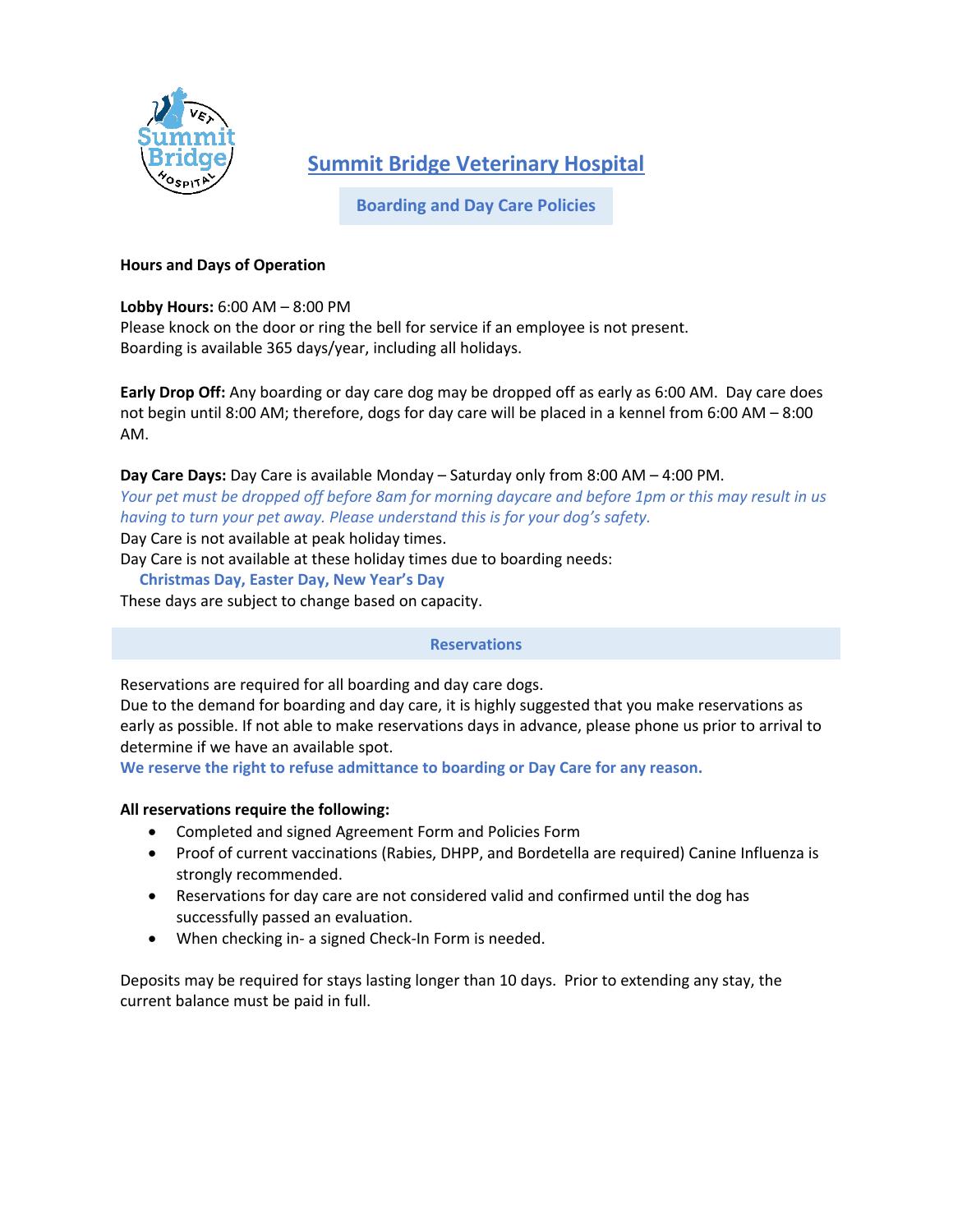#### **Vaccinations and Health**

- All dogs must be on a flea and tick preventative. If fleas or ticks are found on your dog, you will be called and asked to either pick up your dog or have your dog bathed and a flea and tick preventative started, at your expense.
- If the employees detect a potential illness, injury or other behavior that would reasonably suggest that medical treatment is needed, you authorize treatment of the dog at Summit Bridge Veterinary Hospital, LLC. You will assume all financial responsibility for veterinary medical care of the dog, if needed. You agree to assume all risk of the consequences associated with any decisions made by us, related to care of any kind.
- You agree to indemnify us any claim made against us as a result of your failure to provide written information on any pre-existing medical condition that your pet may have.
- You agree that if your dog is injured by another dog, you release us from all liability and financial responsibility for such injury.
- You understand that if your dog bites a human or other dog, depending upon the severity of the bite, a report must be completed and immediately submitted to the state and that this report will contain your personal information and that of your dog.
- You assume the risk of illness, disease, harm or otherwise to your dog by allowing the dog to participate in boarding and/or dog day care at Summit Bridge Veterinary Hospital, LLC.
- Dogs that are incontinent, have epilepsy, diabetes, neurological issues, lack of mobility, very old, very young, take multiple medications, or other issues would be better served by our hospital staff. Talk to the veterinarian and discuss whether your dog would be a good candidate to board in the hospital itself.

#### **Day Care and Day Stay Programs**

**Day Care**: Day Care is an off-leash play group for dogs to interact with one another under the supervision of trained employees. Dogs play together and interact with each other and the employees as they learn and practice commands and play games. Dogs have access to plenty of water and toys. Misbehavior is redirected via commands, loud noises, spray bottles of water, water hoses, and time-outs.

All Day Care dogs must:

- Complete an evaluation to determine temperament, personality, play characteristics, and mannerisms.
- Be spayed or neutered

Day Care options are:

- ½ day (morning or afternoon session with or without early drop off or late pick up)
- Full Day (with or without early drop off or late pick up)